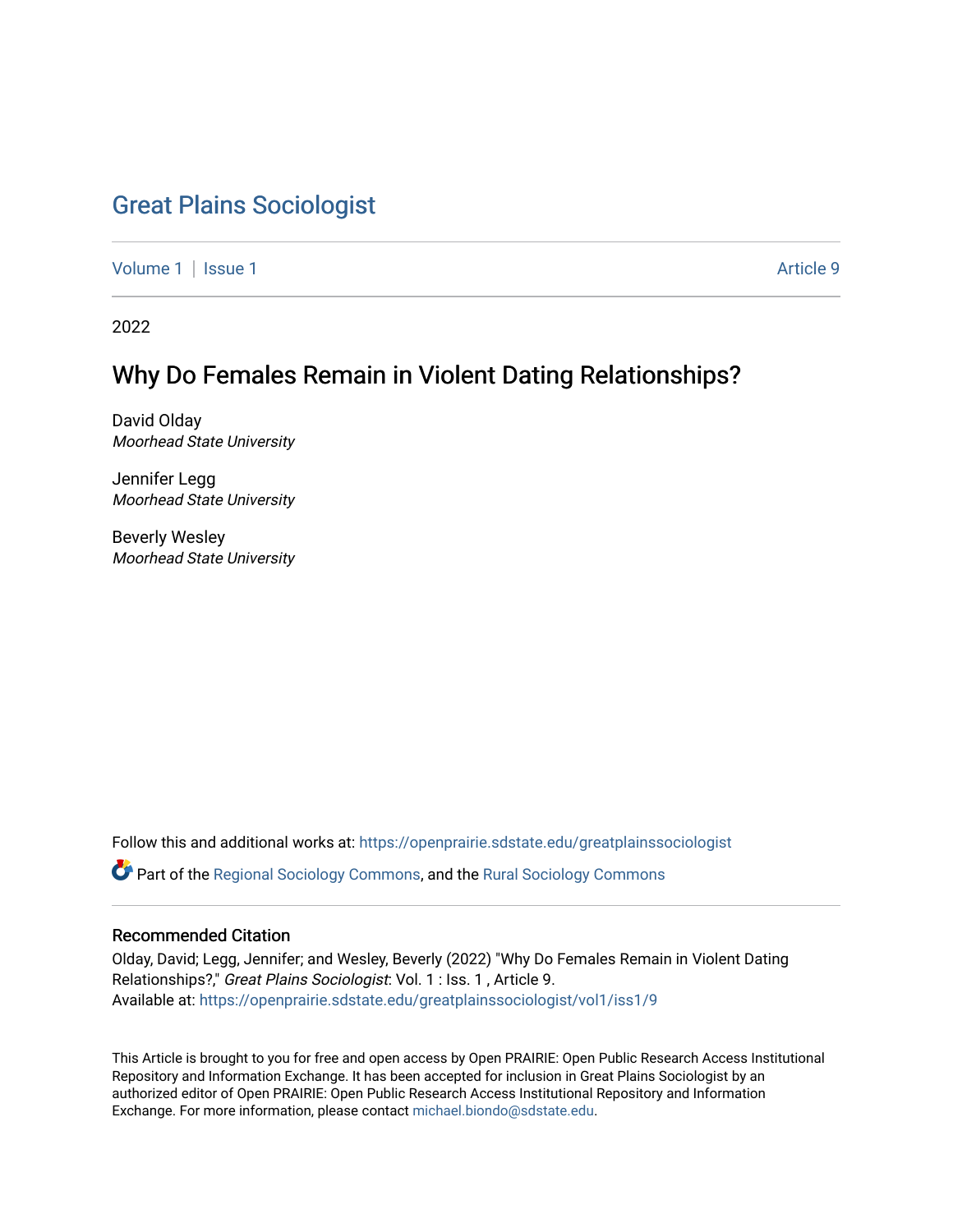Olday et al.: Why Do Females Remain in Violent Dating Relationships?

# WHY DO FEMALES REMAIN IN yiOLENT DATING RELATIONSHIPS?

David Olday Moorhead State University

Jennifer Legg Moorhead State University

Beverly Wesley Moorhead State University

# INTRODUCTION

Recent interest in the study of physical aggression/coercion in dating violence follows more than <sup>a</sup> decade of research on marital violence and violence against children. In the 1980's, studies have shown the frequency of violence in dating relationships to be approximately as high as in marriage (Makepeace, 1981, 1983; Laner and Thompson, 1982; Cate, et. al. 1982 and others).<sup>1</sup> These studies revealed 20% or more of those sampled reported at least one incident of dating violence. Consistent with studies of marital violence, incidents are usually perceived as being rela tively mild, involving slapping, pushing, and shoving (Henton, et. al., 1983; Makepeace 1981; Gate, et. al., 1982; Straus, et al., 1980). Violence patterns in relationships are evidently established early; Henton et. al (1983) reported <sup>a</sup> 12.1% violence rate among high school couples, and researchers studying college students have noted that violence frequently begins prior to high school graduation (e.g. Olday and Wesley, 1987).

Although available dating violence research clearly underscores the importance of the phenomenon as an area of study, relatively little attention has been directed toward the effects of violence on these relationships: e.g. their stability, and likelihood of resulting in marriage.

In many intimate relationships partners appear to endure vio lence for considerable periods of time. In Stacey and Shupe's (1983) study of residents of <sup>a</sup> shelter for battered wives, 28% indicated that they had tolerated physical abuse for one to two years and 26% reported being victims of abuse for more than five years. In O'Brien's (1971) study of divorce applicants, 48% of those involved in violent marriages reported violence to be an integral part of their marital interaction. In premarital rela tionships, Makepeace (1983) found that 30% of those experiencing violence in <sup>a</sup> dating relationship experienced it more than once. Gate et. al. (1982) found that those who said the dating Cate et. al. (1982) found that those who said the dating<br>relationship worsened because of the violence also said that they had experienced multiple violent acts.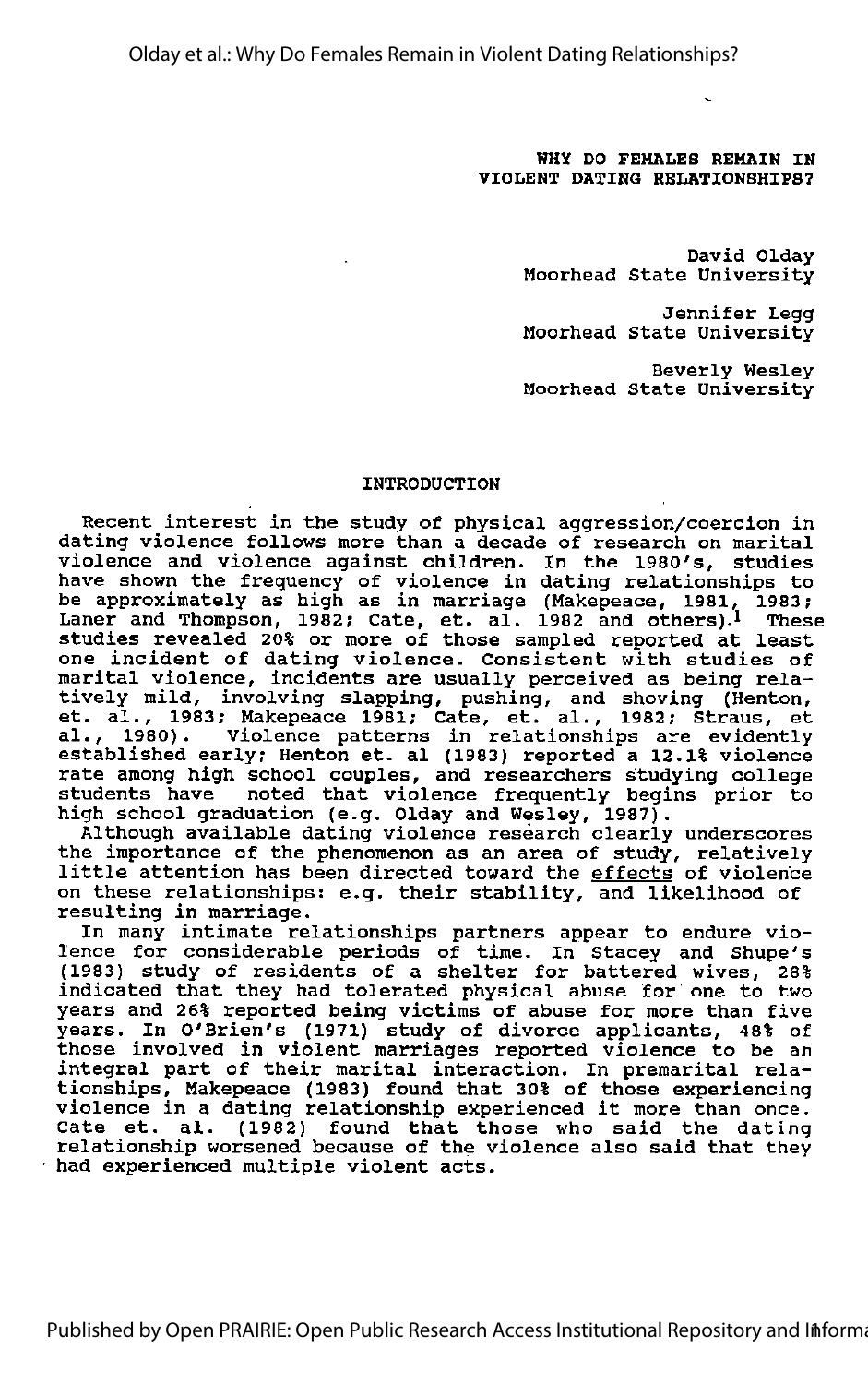In studies of marital and premarital relationships, women have more frequently reported the occurrence of violence (Bernard and Bernard, 1983? Henton, et. al., 1983; Gelles, 1976; Makepeace, 1983). Although females have been found to initiate violence about as frequently as males in some studies of dating abuse (Gate, et. al., 1982, Makepeace, 1986), and marital violence (Straus, et. al., 1980), women have much more frequently reported physical injury (Stark and Flitcraft, 1985) and trauma (Olday and Wesley, 1984) resulting from violent episodes.

Since violent relationships are often maintained for consider able periods of time, and since females suffer more negative consequences than males, the present study focused on factors that may affect a female's decision to remain in a violent dating relationship.

#### HypOTHESES

A woman may choose to remain in a violent marital relationship because children are involved, because she is economically depen dent or because, for religious or social reasons, she does not view divorce as an appropriate solution to the problem (Ferraro and Johnson, 1983). The structure of a dating relationship is different from a marital relationship, however. Yet, many violent dating relationships do not break up. Of the respondents in Henton et. al.'s (1983) and Gate et. al.'s (1982) studies, 41% and 53% respectively continued the relationship after violence<br>had occurred. Makepeace, (1983) reported that 62% of the couples in their sample maintained their relationship in the immediate aftermath of the worst incident of violence. Thirty days later, almost one-third were still continuing.

Even given the rather obvious structural differences between dating and marriage, women may remain in violent dating relation ships for reasons similar to those of wives who remain in violent marriages. These reasons may make the violence more bearable and<br>allow the relationship to continue. For example, if a female experienced violence in her family of origin, she may consider physical aggression an acceptable means of dealing with anger and frustration or believe that force is <sup>a</sup> justifiable way of gaining compliance (Straus, et. al., 1980). Of the physically abused women in Stacy and Shupe's (1983) study, 35% reported observing violence between their parents and 26% reported being abused as children. Olday and Wesley (1984) found that among college . stu dents, women who experienced family of origin violence, especial-<br>ly severe corporal punishment, were more likely to be involved in a violent dating relationship as victim, perpetrator, or both.<br>Bernard and Bernard (1983) found similar results in their study of dating violence among high school students. One can infer from these findings that a female experiencing violence as a child is more likely to experience and tolerate violence in a courtship relationship and, later, in marriage. Women punished as children may learn the "victim" role and those who observe parental vio lence may identify with their mother's involvement in a violent male/female relationship, and thus be more accepting of violence as a way of dealing with frustration and anger. Therefore, Hypothesis One is;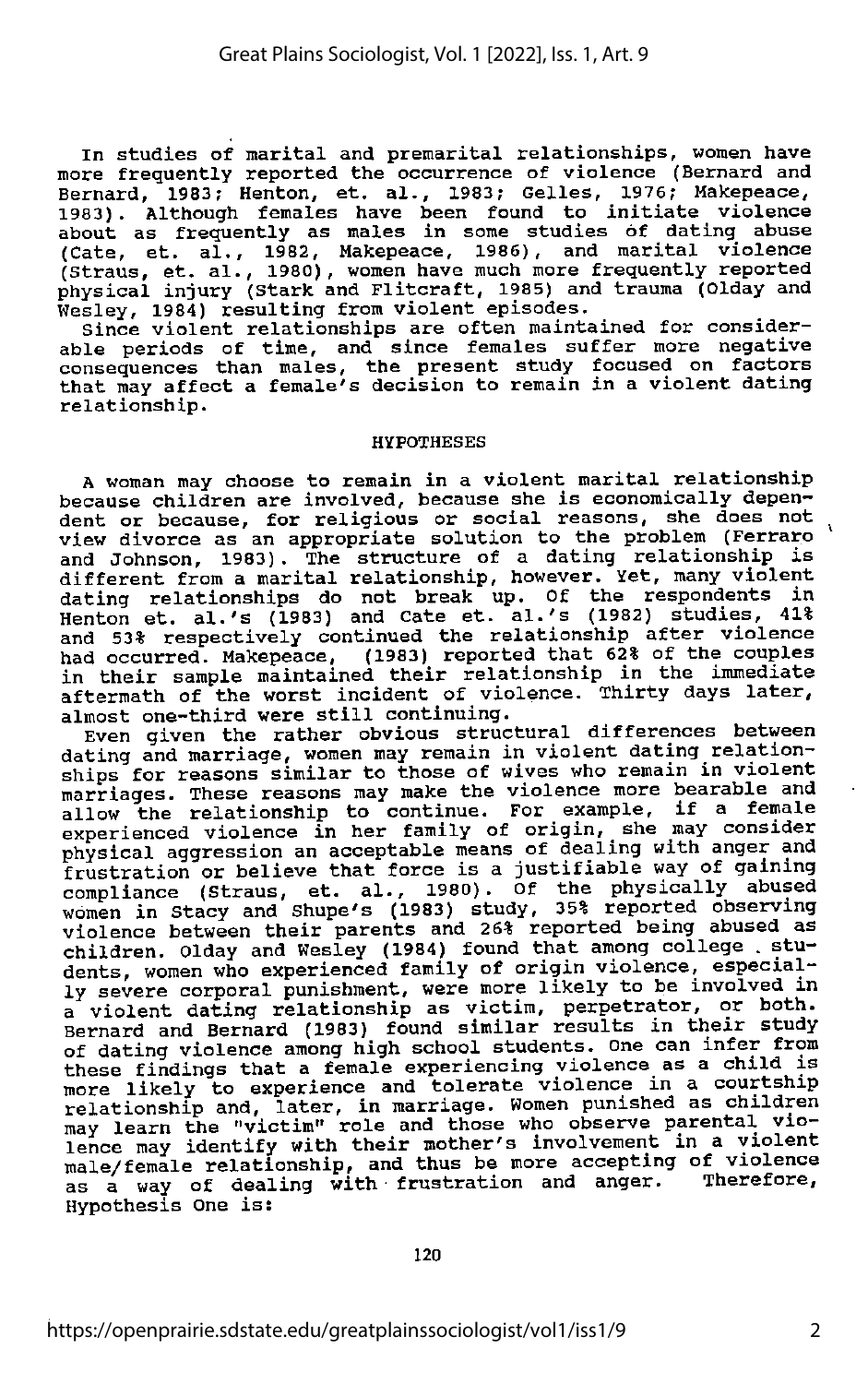HYPOTHESIS 1: Women victimized by dating violence who have been abused by their parents and/or have observed parental violence are more likely than men to remain in <sup>a</sup> violent dating relationship.

<sup>A</sup> woman may be more accepting of violence in <sup>a</sup> relationship if the violence is not perceived as severe. As indicated above, studies show that most of the violence occurring in marital and premarital relationships is perceived by respondents as being relatively mild, involving slapping, pushing, and shoving (Hen-ton, et. al., 1983; Makepeace, 1981; Cate, et. al., 1982; Straus, con, et. al., 1983; Makepeace, 1981; Cate, et. al., 1982; Straus,<br>et. al., 1980; Stacey & Shupe, 1983; Makepeace, 1983). Gelles (1976) found that the more severe the violence in marital rela tionships, the more likely the wife was to seek outside assist ance, and in 5 of 8 cases victims of severe violence, (e.g., having been choked, beat up, or shot) obtained divorces. In contrast, <sup>7</sup> of <sup>9</sup> women who had been pushed or shoved sought no assistance at all. O'Brien (1971) found that 52% of the divorce applicants who admitted being abused by their husbands stated that the violence was <sup>a</sup> severe, one-time event. Stacey & Shupe (1983) indicated that most of those seeking outside help from abuse shelters had been severely abused. These findings suggest that <sup>a</sup> woman who experiences mild forms of violence may feel, despite these incidents, that the rewards of the relationship outweigh the costs. Ours is such <sup>a</sup> couple-oriented society that the female may view remaining in the relationship as more reward ing than the loneliness and loss of status that is typically ing than the fonefiness and loss of status that is typically<br>attributed to being single. Moreover, it may be easier for a attributed to being single. Moreover, it may be easier for a<br>woman to be more tolerant of violence if she is not visibly injured. Therefore Hypothesis Two is:

> HYPOTHESIS 2: Women who are victims of mild forms of violence are more likely to remain in premarital dating relationships than victims of severe violence.

Perhaps it is not only the severity of the violence, but also the frequency of the violence that may affect the woman's deci sion to remain with or leave a violent partner. Of the respon dents in Stacey & Shupe's (1983) study of abuse shelter residents, 33% said that they were involved in 1-3 violent incidents each month. As mentioned earlier, 48% of those involved in mari tal violence in O'Brien's (1971) study also reported that the violence was "indicative of <sup>a</sup> lifestyle". Gelles (1976) found that 42% of the female victims of marital abuse who had been struck once sought outside intervention or separation compared to 100% who had been struck at least once <sup>a</sup> month and 83% who had been struck at least once <sup>a</sup> week. Cate, et. al., (1982) found that those who said the relationship had worsened because of dating violence also had experienced <sup>a</sup> large number of violent incidents. <sup>A</sup> woman may be more likely to leave <sup>a</sup> relationship in which she is <sup>a</sup> victim of frequent violence because she perceives the situation as threatening and is fearful that she will be harmed in the future. If <sup>a</sup> violent incident occurs infrequently

Published by Open PRAIRIE: Open Public Research Access Institutional Repository and Information

 $\sim \lambda^{1/2}$  $v_{\rm F}$  is  $v_{\rm f}$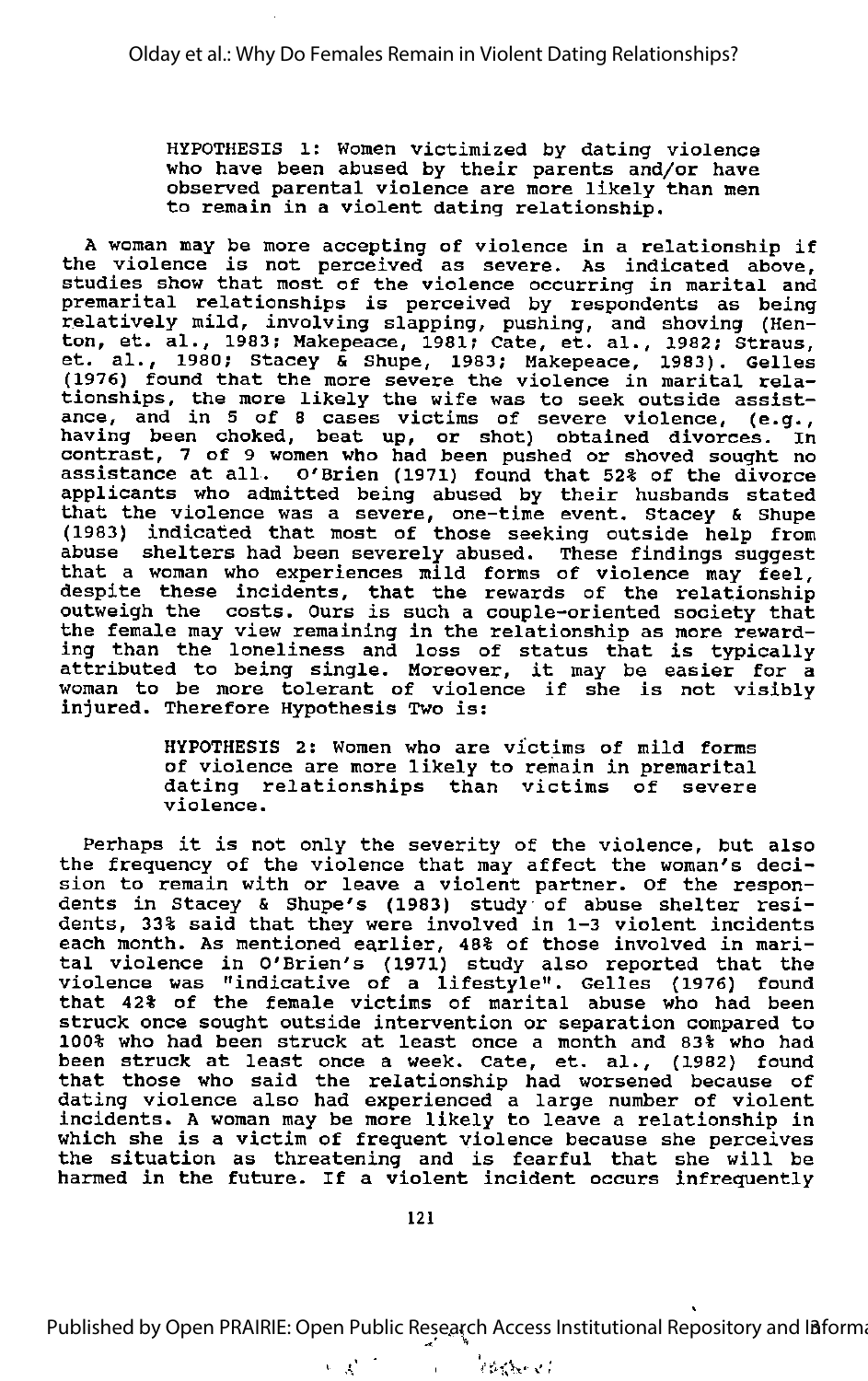she may be more likely to excuse it by rationalizing that, for example, her partner was drunk or that she deserved it by somehow provoking the incident (Steinmetz, 1982). Also, a woman may be confused by the violence, not really understanding why it occur red, and if infrequent, may prefer not to acknowledge the inci dent (s) to avoid finding a flaw in the relationship (Johnson and Ferraro, 1983). Therefore Hypothesis Three is:

> HYPOTHESIS 3: The more frequent the violence, the more likely <sup>a</sup> female is to leave <sup>a</sup> violent dating relationship in which she is the victim.

Violence may be more tolerated in dating if it occurs after the relationship has gone beyond the casual dating stage. Research has indicated that most violence in premarital relationships occurs in "steady" or long-term relationships (Gate et. al., 1982; Henton, et. al., 1983; Makepeace, 1981, 1983). Much time and emotion have typically been invested in <sup>a</sup> serious relation ship. Stacey and Shupe (1983) found that 15% of the abused women in their sample stayed with their husbands or dating partners because of emotional involvement. <sup>A</sup> woman may perceive that she has more to lose - for example, the love and commitment of her partner - if she breaks off <sup>a</sup> serious relationship, and will not receive an adequate return on her investment. Therefore <sup>a</sup> fourth hypothesis is:

> HYPOTHESIS 4: The longer <sup>a</sup> couple has been dating the less likely the female victim of violence will terminate the relationship.

A woman may be more accepting of violence if she holds traditional attitudes regarding male/female roles in intimate rela tionships. Walker (1978) has suggested that physically abused women and the men who abused them have traditional views regard ing gender roles - for example, that the men are expected to hold the position of authority in the relationship. Bernard and Ber nard (1983), however, did not find <sup>a</sup> link between holding tradi tional views of gender roles and being either the aggressor or the victim in an abusive dating relationship. Perhaps, though, women who are victims of abuse may be more accepting of the violence if they hold the traditional view that the man "ought" to be the aggressor and the woman "ought" to play a more submis sive role. These women may feel that it is not their right (within limits) to question the actions of their partners. The final hypothesis is:

> HYPOTHESIS 5: The more traditional the beliefs <sup>a</sup> woman holds concerning dating roles, the more likely she is to remain in <sup>a</sup> violent dating relationship in which she is victimized.

### RESEARCH DESIGN

This research is <sup>a</sup> secondary analysis of <sup>a</sup> dating violence survey of students at four college campuses conducted during the

122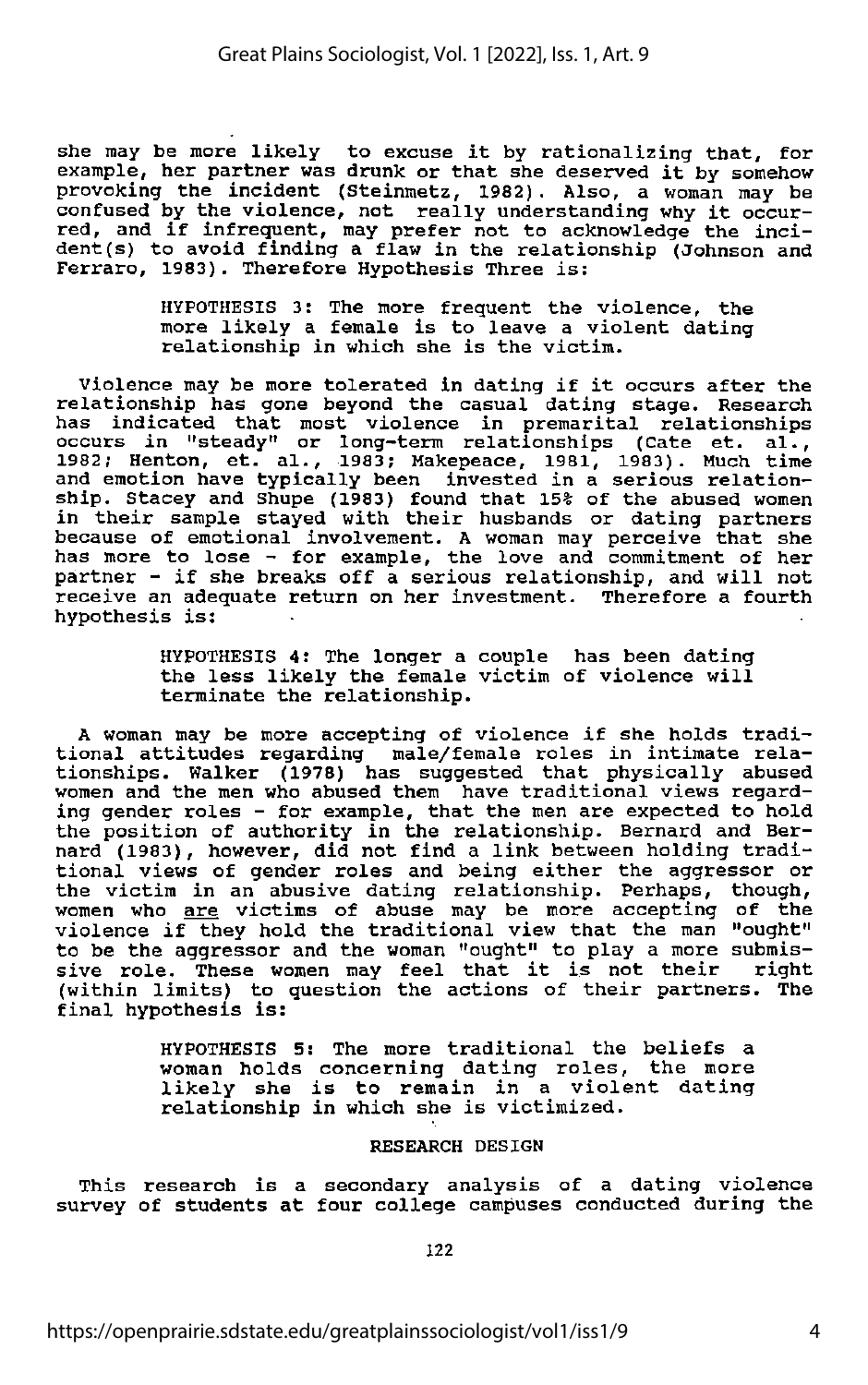spring of 1983 (Olday and Wesley, 1984). The colleges included a<br>university in North Dakota, a private college in Minnesota, and two primarily undergraduate state institutions, one in Utah and one in Minnesota.

<sup>A</sup> forced-choice item questionnaire, <sup>a</sup> modification of the one used in the Seven School Survey (Makepeace, 1987), was employed. Initial sections recorded information on a variety of factors: demographic data, dating and courtship experience, and respon dents' experience with violent behavior in their family of ori gin. The remaining section dealt with dating violence experiences using a modification of Straus' Conflict Tactics Scale (Straus, 1979) to measure the severity of violent acts done by and to the respondent. The following CTS scale items were trichotomized as follows: "kicked", "slapped", or "spanked": mild violence; "bit ten", "punched", "struck with object": moderate violence; "beaten up", "threatened with a knife or gun": severe violence. This section also elicited information on the social context of dating violence, length of relationship, precipitating factors, and the consequences of violence for the relationship. A respondent who indicated involvement in at least one incident of violence was asked questions dealing with both the "first" and "worst" acts.

The sample population consisted of undergraduate students en rolled in selected classes during the spring of 1983. Although random sampling was not employed, the researchers attempted to chose classes representative of undergraduate students at each institution. The questionnaire was administered in 47 classes with <sup>a</sup> total enrollment of 2,049 students (8% of the total enrollment); 1,465 students completed the questionnaire, a response rate of 71.5%. Less than 5% refused to participate. Host of those who did not fill out the questionnaire were absent from class on the day of the survey's administration. It is unlikely that those absences represented a source of bias, since most instructors did not notify the students of the survey in advance.

Of the total sample, 51.6% (756) of the respondents were fe male, 48.4% (709) male. The sample was homogeneous: 96.5% of the respondents were white, 90.6% were aged 25 or under, and 71.4% respondence were which, serve were aged is of dharf, and first that the sample was reasonably representative of college students in the Upper Midwest and Intermountain regions.

Indicators of the dependent variable (relationship stability) were questions concerning the maintenance of the relationship immediately after the worst incident of violence and thirty days later. The independent variables (Table 3) were measured by questions concerning violence in the respondent's family of ori gin which utilized the CTS, the worst incident of violence exper ienced by the respondent, and an attitude scale (Makepeace, 1987) concerning male/female dating roles.

### RESULTS

The results indicate that 13.4% (196) of the 1,465 respondents The results indicate that ISIN. (199) of the 1,409 respondent ship. Of those who reported violence, 36.2% (71) were male and 63.8% (125) were female. These results are consistent with pre vious findings that <sup>a</sup> female is more likely to report violence

Space of the

Published by Open PRAIRIE: Open Public Research Access Institutional Repository and *Inform* 

 $\mathcal{F}_{\mathcal{A}}$  ,  $\mathcal{F}_{\mathcal{A}}$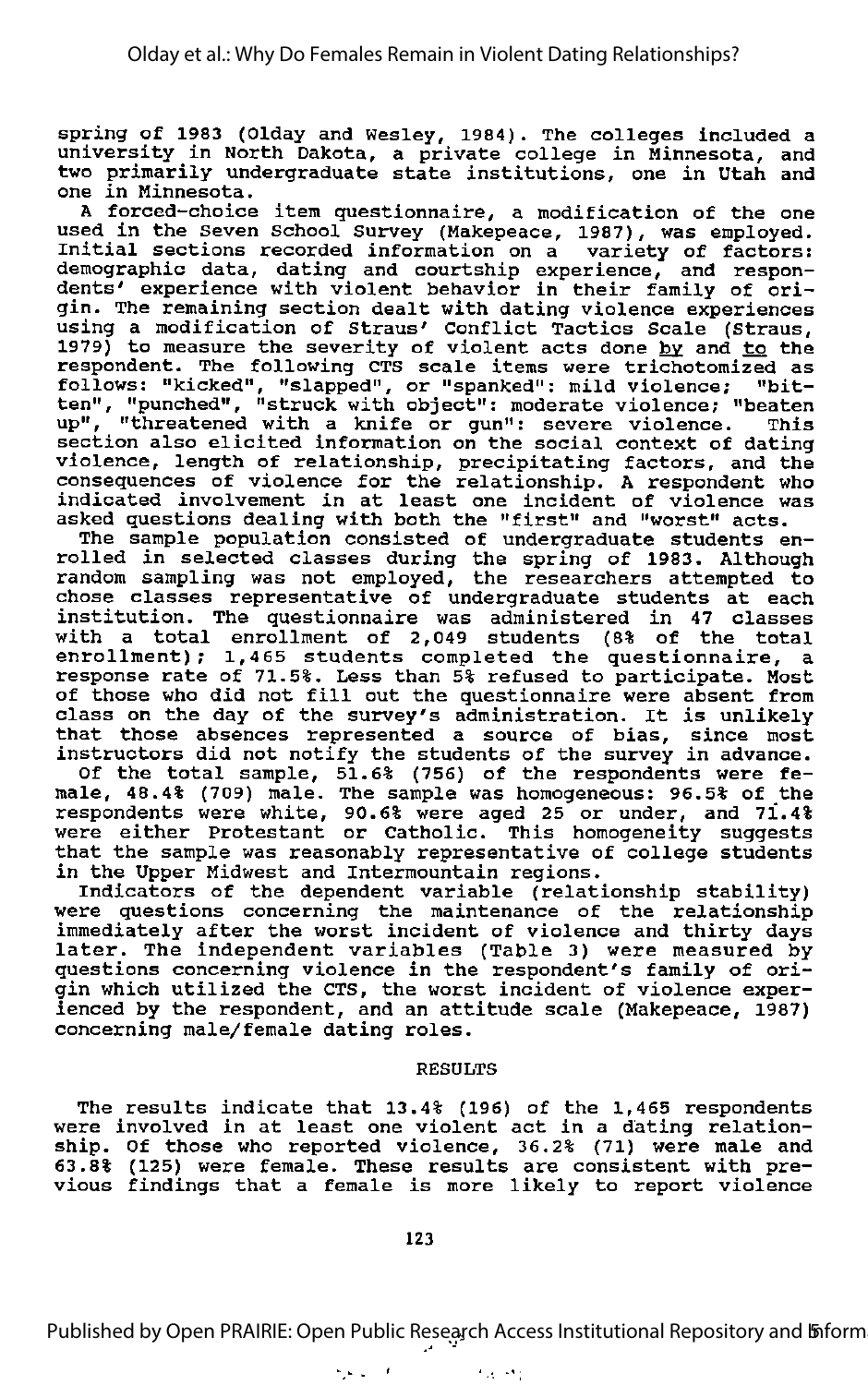(Makepeace, 1981, 1983; Henton, et. al., 1983; Bernard and Bernard, 1983). With respect to the worst incident of violence, 55.4% (103) perceived themselves to be victims. Since few males (21) so indicated, this paper examines only the 82 female victims (Table 1). Concerning relationship stability, 54.7% (41) of the females who perceived themselves to be victims indicated that they were still dating their violent partner immediately following the worst incident. Thirty days later, 35.2% (25) were still in the relationship. These results are consistent with previous research (e.g. Makepeace, 1983).

| Role of                | Gender         |  |                |  |                               |              |
|------------------------|----------------|--|----------------|--|-------------------------------|--------------|
| respondent             | Male           |  | Female         |  | Total<br>$\ddot{\phantom{1}}$ |              |
| Victim<br>$\sim$ 4     | $30.9%$ (21)   |  | $69.5%$ (82)   |  |                               | $55.4$ (103) |
| Addressor              | $27.9%$ (10)   |  | $9.3%$ (11)    |  | 16.1%                         | (30)         |
| Violence was<br>Mutual | $41.2%$ (28)   |  | $21.2%$ (25)   |  | 28.5%                         | (53)         |
| <b>TOTAL</b>           | $100.0$ $(68)$ |  | $100.0%$ (118) |  | 100.03(186)                   |              |

Table 1. Role of Respondent in the Worst Incident of Violence, by Gender  $(N - 186)$ 

Hypothesis 1, which states that a woman who grew up in a vio lent home is more likely to remain in a violent relationship, was not supported. In accord with previous investigations, the re sults show that these women were significantly more likely to be victims of dating violence, especially if they had been severely punished as children (Table 2). However, witnessing parental violence or experiencing severe punishment as <sup>a</sup> child appeared to have no significant effect on the decision of the female to leave the relationship immediately after the worst incident of violence, or thirty days later (Table 3).

Table 2. Correlations, Family of Origin Violence with Dating Violence (female respondents who perceived themselves as victims; N = 82)

| Family of Origin<br>Violence  | Number of Violent<br>Partners | Number of<br>Violent Acts |
|-------------------------------|-------------------------------|---------------------------|
| Mild Punishment               | .077                          | .252                      |
| Severe Punishment             | .30                           | $.28*$                    |
| Marital Violence<br>Witnessed | .16                           | $.258*$                   |
| $+P< 0.5$                     |                               |                           |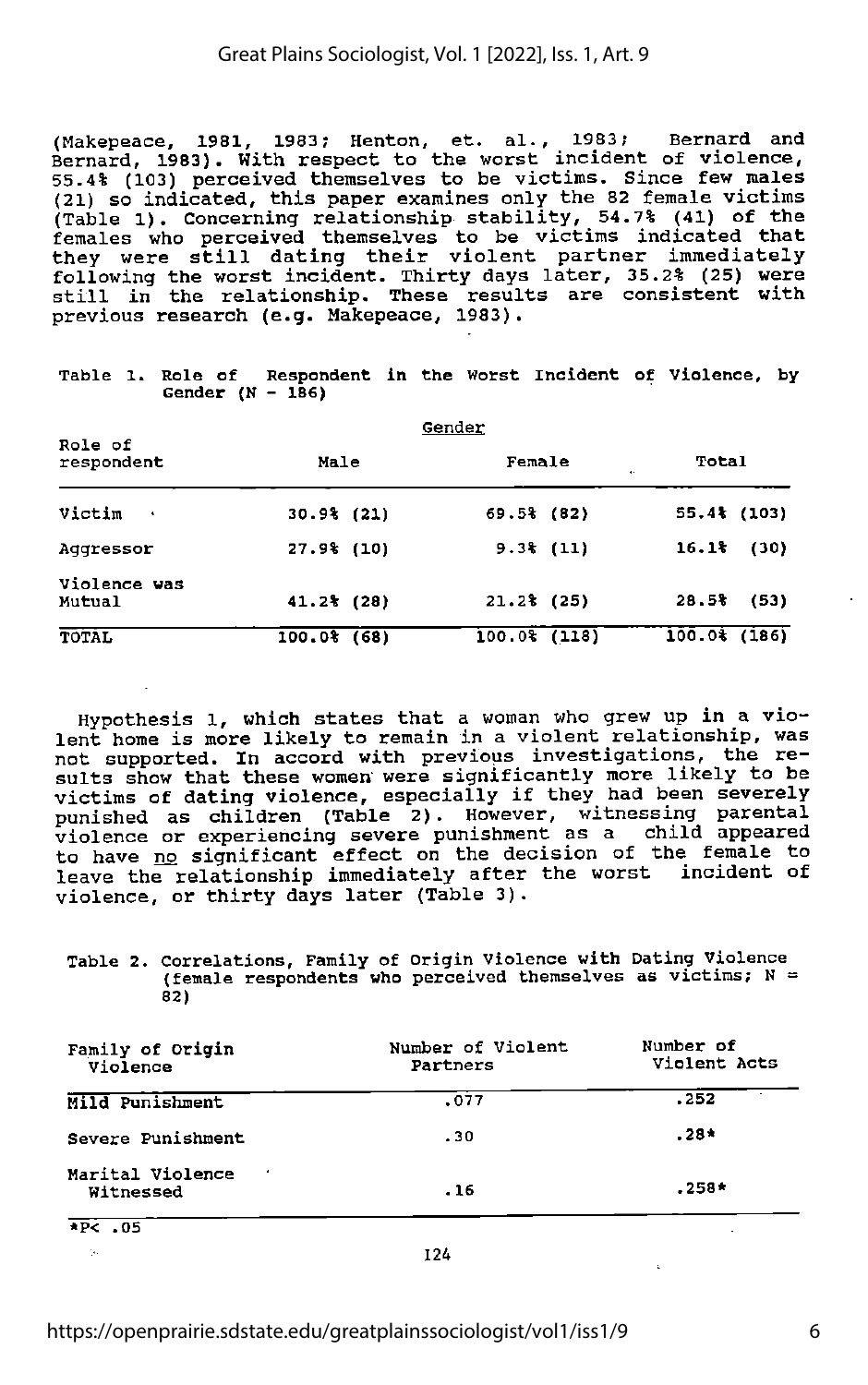|  | Table 3. Correlates of the Stability of the Violent Dating<br>Relationship (female respondents who perceived themselves as<br>$victims: N = 821$ |  |  |  |  |  |  |
|--|--------------------------------------------------------------------------------------------------------------------------------------------------|--|--|--|--|--|--|
|--|--------------------------------------------------------------------------------------------------------------------------------------------------|--|--|--|--|--|--|

|                                                  | <u>Stability of Relationship Following</u><br>Worst Incident of Violence |                                     |  |  |  |
|--------------------------------------------------|--------------------------------------------------------------------------|-------------------------------------|--|--|--|
| Independent<br>Variables                         | Immediately Following<br>Worst Incident                                  | Thirty Days After<br>Worst Incident |  |  |  |
| Mild Parental<br>Punishment                      | .07                                                                      | $-.07$                              |  |  |  |
| Severe Parental<br>Punishment                    | $-.0003$                                                                 | .156                                |  |  |  |
| Marital Violence.<br>Family of Origin            | .074                                                                     | .03                                 |  |  |  |
| Both Parental Punishment<br>and Marital Violence | .067                                                                     | .054                                |  |  |  |
| Respondent's Degree<br>of Injury                 | $-.227$                                                                  | $-.371*$                            |  |  |  |
| Mild Violence by Partner                         | $-.023$                                                                  | .044                                |  |  |  |
| Moderate Violence by<br>Partner                  | $-.075$                                                                  | .048                                |  |  |  |
| Severe Violence by<br>Partner                    | .077                                                                     | $-137$                              |  |  |  |
| Previous Violence in<br>Relationship             | $-.065$                                                                  | $-.021$                             |  |  |  |
| Stage of Relationship                            | $.35*$                                                                   | .068 .                              |  |  |  |
| Number of years involved<br>with Partner         | $.274*$                                                                  | $-187$                              |  |  |  |
| Date Attitudes                                   | $-.169$                                                                  | $-0.052$                            |  |  |  |

\*P< .05

Hypothesis 2, that the more severe the violence done to the woman by her dating partner the more likely she is to break off the relationship, received no direct support (Table 3); the degree of severity was not significantly associated with rela-<br>tionship stability. However, the degree of iniury she received Similarly: However, the degree of injury she received

Published by Open PRAIRIE: Open Public Research Access Institutional Repository and Inførmati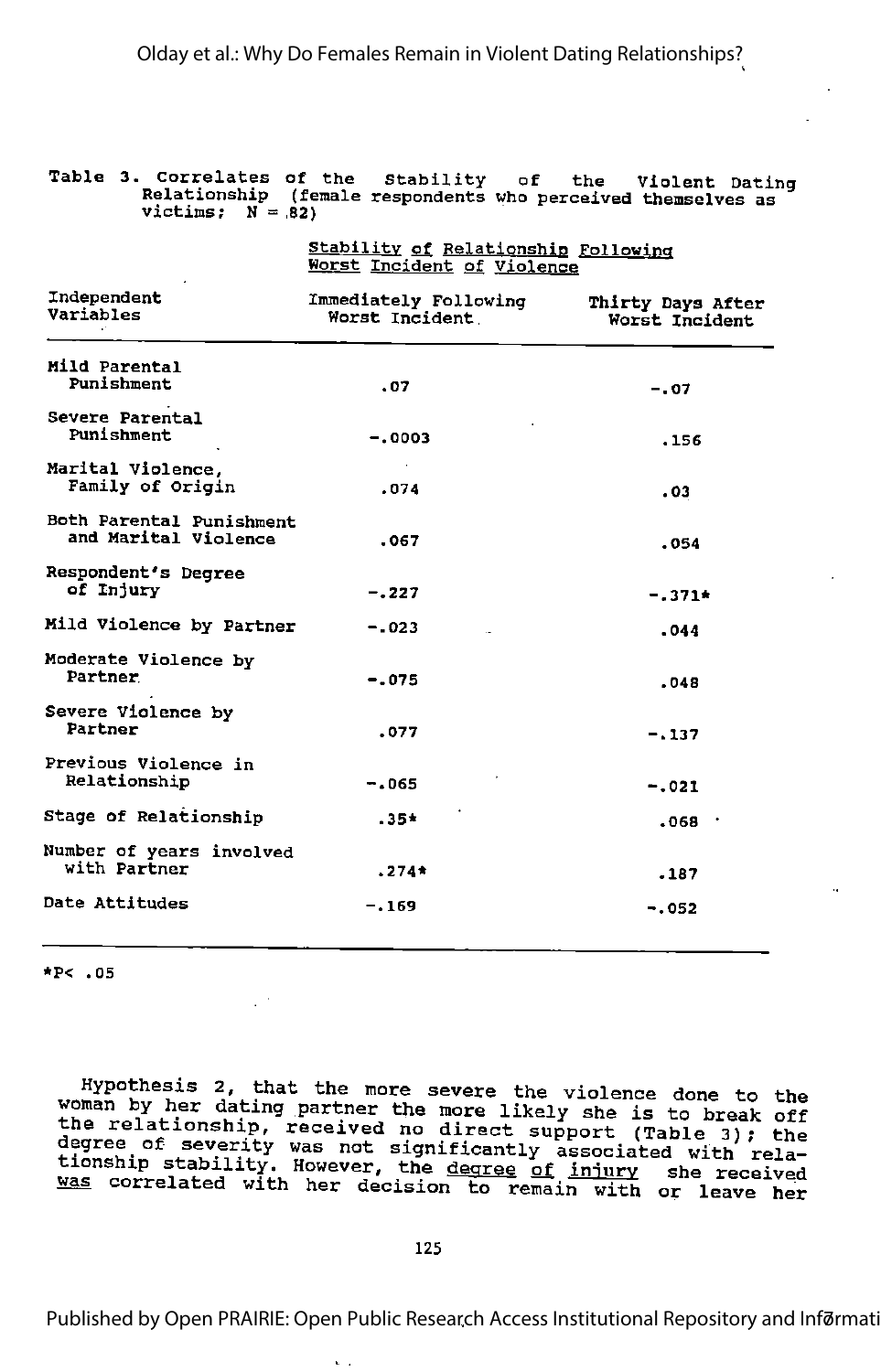partner - the more severe the injury, the greater the likelihood that she would terminate the relationship (Table 3).

Whether or not violence occurred earlier in the relationship was not found to significantly affect the woman's decision to remain with or leave her partner either soon after the worst incident of violence or thirty days later (Hypothesis 3). How ever, it should be noted that the frequency of previous violence<br>could not be assessed; the questionnaire item was unspecific.

Hypothesis 4, concerning length of time the woman had been involved with her partner when the violence occurred, was partially supported (Table 3). The longer the couple had been in volved and presumably the more committed the relationship, the more likely the couple was to remain together immediately following the "worst" incident; however the correlations were not significant when examining the relationship thirty days later.

Finally, Hypothesis 5 was not supported; the extent to which a female exhibited traditional attitudes regarding dating roles had no significant effect on the termination of violent relationships<br>(Table 3).

In sum, a woman appears to be less likely to terminate a dating relationship in the aftermath of the "worst" violent incident the longer she has been involved with her partner and presumably the more committed the relationship. She is also more likely to end the relationship if she received some degree of physical injury.

# DISCUSSION

The intergenerational transmission ("cycle of violence") thesis was partially supported: consistent with previous research, (e.g., Makepeace, 1983; Olday and Wesley, 1983), women who were either severely physically punished as children or who observed their parents being violent towards each other were more likely to be victims of dating violence. A woman who is punished as a child, especially severely, may learn the role of the victim, and that it is acceptable to use aggression and violence as a means of dealing with anger and frustration (Goode, 1971; Straus, et. al., 1980). A woman observing her mother as a victim in a violent marriage may identify with the mother's role and be more<br>accepting of a partner being violent towards her in a dating accepting of a partner being violent towards her in a dating<br>relationship. relationship. . ,

The results indicate that the occurrence of violence per se between dating partners does not necessarily have a negative<br>effect on the relationship's duration. Women - often the victims of dating violence - are, for a variety of reasons, often tolerant of the aggressiveness of their partners, even though they may not believe that the use of force is justified. Only\_ limited exploration of reasons for tolerance was possible given the nature of the data available.

Experiencing family of origin violence (witnessing parental violence or being victimized by parents) did not appear to affect the woman's decision to break off a violent relationship. How-<br>ever, it was not possible to determine the frequency of family of origin violence - e.g., if she was punished daily, weekly, or monthly. A relationship may be found if one were able to categorize family of origin violence by frequency of violence. The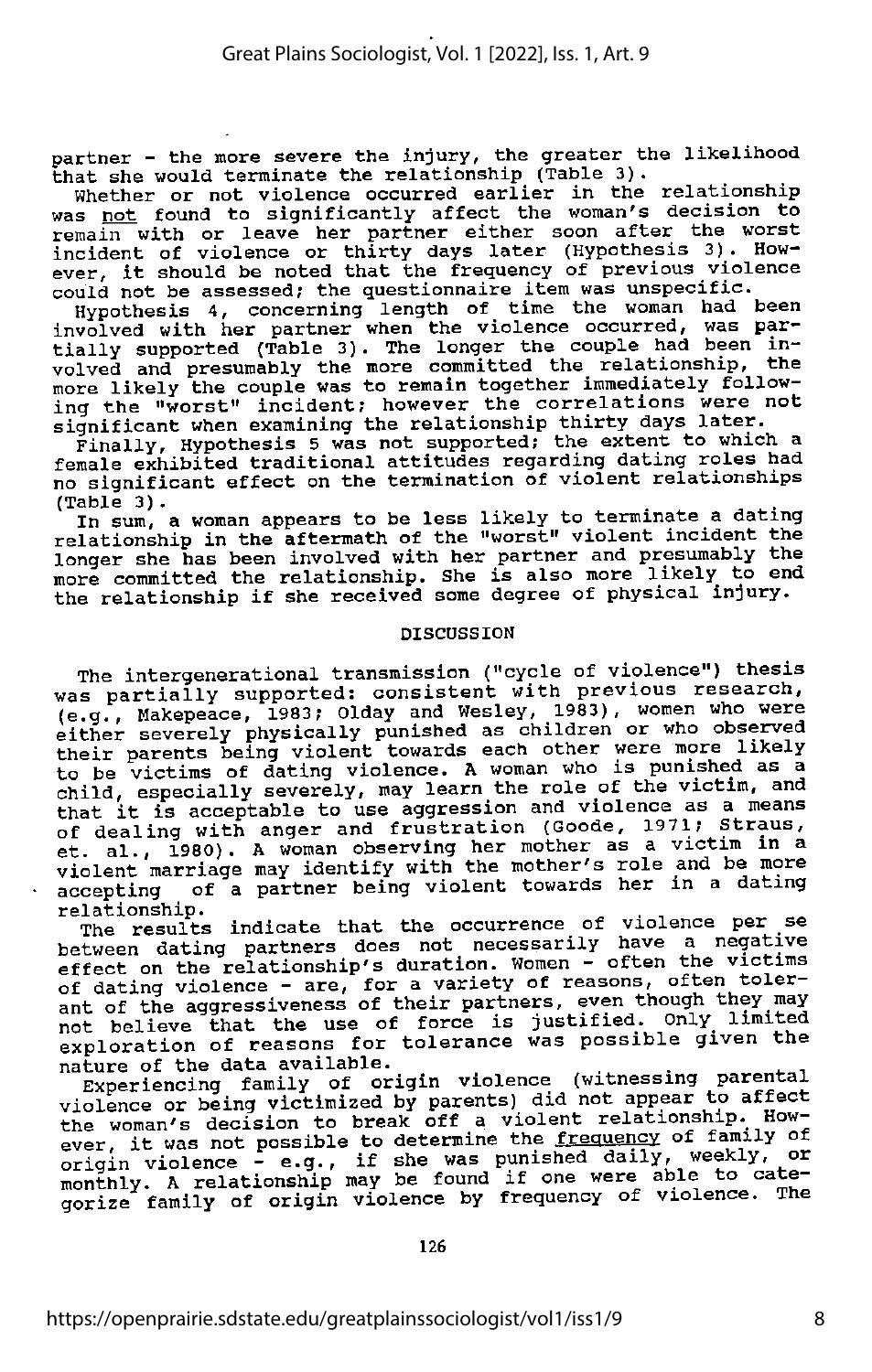results suggest that although a woman may not perceive dating violence as deviant as the result of experiencing family of origin violence (and may indeed equate violence with "love": Henton, et. al., 1983), other factors apparently have <sup>a</sup> greater impact on her decision to remain in the relationship. The data suggest that it is not the type of violence done to

the woman by her partner, but the degree of injury she perceives that affects her decision to remain in the relationship. This result is consistent with research on marital violence (Gelles, 1976; Stacey & Shupe, 1983). Perhaps <sup>a</sup> woman can more easily justify a violent incident if she is not visibly injured. She may view her partner's violence as an acceptable male means of coping with anger or may feel that she "deserved" his being violent towards her if she violated <sup>a</sup> relationship norm (e.g., the norm of exclusivity) (Steinmetz, 1982). She may also perceive rela tively "mild" forms of physical aggression or coercion as not constituting violence, i.e., the illegitimate use of force, or as "an inevitable part of the dating game" (Berger, et., al., 1986: 20) . Future research should address the circumstances in which zo, i ruding research should dudiess the critematances in which fore not likely to jeopardize relationship stability.

<sup>A</sup> word of caution: As Rouse and Breen (1987) have noted, stu dies of dating or "courtship" violence have uncovered little battering: few respondents have reported being repeatedly, severely physically abused by a partner. Since the degree of physical injury was associated with relationship stability in the present research, the common sense implication is that batter ing in the dating context quickly results in breakup, since the structural supports of marriage are absent. <sup>A</sup> task for future research will be to determine if there are circumstances in which this hypothesis doesn't hold. Do some women remain in violent dating relationships due to the fear of retaliation if they leave, and/or because of dependence?

The hypothesis that <sup>a</sup> woman is more likely to leave the rela tionship if the violence is frequent was not supported, seemingly in contrast to Gelles' (1976) suggestion based on marital vio in concruse to cerred (1970) Baggeboron based on marrier violence, the more likely a woman is to leave the relationship. Some relationships in which violence has occurred before may remain stable because <sup>a</sup> conflict tactics pattern involving .violence has been estab lished, or for reasons mentioned above. Interpretation is clouded because, as mentioned above, the questionnaire did not provide data on how often any type of violence had occurred in the rela data on <u>now often</u> any type of violence had occurred in the rela-<br>tionship; only that it occurred at least once. A woman may react differently to the "worst" incident of violence if her partner had been violent towards her on just one or two other occasions over <sup>a</sup> substantial period of time than if he had been frequently violent. Gate, et. al. (1982), for example, found that those dating couples who indicated that abuse had <sup>a</sup> negative effect on their relationship also indicated having experienced <sup>a</sup> large number of violent incidents. <sup>A</sup> woman who is <sup>a</sup> victim of infre quent violence may remain in the relationship because the rewards of the relationship such as love or simply the status or social acceptance which accrue from being part of a couple outweigh the costs of infrequent violent episodes. She may rationalize the

 $\alpha = 1$  , and  $\alpha = 1$ 

Published by Open PRAIRIE: Open Public Research Access Institutional Repository and Information

 $\mathcal{A}^{\mathcal{A}}$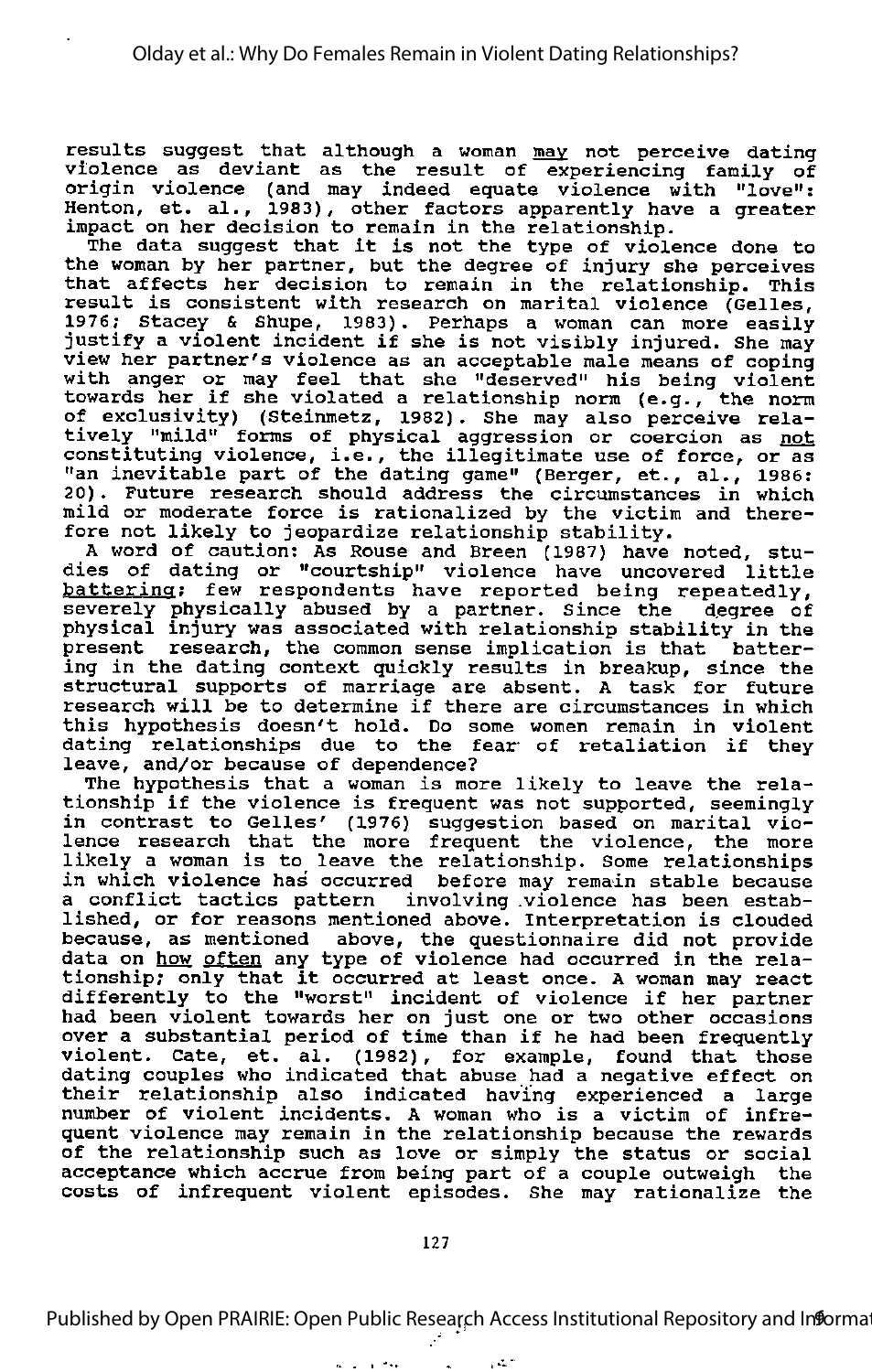occasional incidents as simple outbursts of uncontrollable anger (Henton, et. al, 1983) . One who experiences repeated episodes of violence, however, may end the relationship after the "worst" incident because she fears for her safety.

Further complicating interpretation is the possibility that those for whom the "first" incident of violence was also the "worst" were more likely to view the incident as deviant and too costly, and therefore break off the relationship. Very small numbers precluded statistical analysis.

It should be noted that in questionnaire-based survey research a discrepancy between subjects' reports of violence and the actual extent of violence may exist. If female victims are prone docual <u>skeeme</u> of violence may exist. If female victims are promoted to rationalize infrequent violence or severe violence not result ing in physical injury as suggested above, then an implication is that these women underreport the extent of violence inflicted on them. Women may be much more likely than men to be victimized in dating relationships, but only somewhat more likely to report abuse. There may be, in other words, a gender-specific response disable: intro may be, in other words, a gender specific response underestimates the frequency of violence experienced by female victims.

Lengthy and "steady" dating relationships were associated with remaining immediately after the worst incident of violence, but not thirty days later. Of those who were victims of violence in not thirty days fater. Of those who were victims of violence in<br>either first date or casual date situations, 86.7% left the relationship after the incident. Only 34.1% of those in steady relationships broke up immediately after the violence, suggesting that the more committed the relationship and the more the female feels she has invested in the relationship the more likely she is to remain with her partner despite the violence (Olday and Wes ley, 1987). Given considerable investment, alternatives to the present relationship may not be perceived as attractive, or present reflacionship may not be perceived as accrucive, of<br>viable. Henton, et. al., (1983) found that respondents currently in an abusive relationship perceived fewer dating alternatives than those who had terminated the relationship after experiencing violence.

The substantial relationship attrition reported within thirty days of the "worst" incident suggests that violence was sympto matic of increasing stress which was ultimately responsible for breakup. That is, the violence may often have been <sup>a</sup> consequence of increasing perceived relationship costs, which, in exchange theory terms, eventually depressed the relationship below the "comparison level for alternatives" (Scanzoni and Scanzoni, 1981) .

The degree of traditionalism that, the respondent exhibited toward gender roles did not appear to affect whether or not the woman remained with her violent partner, consistent with Bernard and Bernard's (1983) findings. The assumption that a woman having traditional views on dating (believing the man should be older, take the initiative for physical intimacy, and pay the bills, etc.) is likely to believe that the use of force by males is a justifiable method of dealing with anger and stress may not be gustifiable method of dealing with anger and stress may not be<br>warranted. However, it should be noted that only 13.6% of the women in the present sample were considered to have traditional views of dating roles. In other words not much variance was found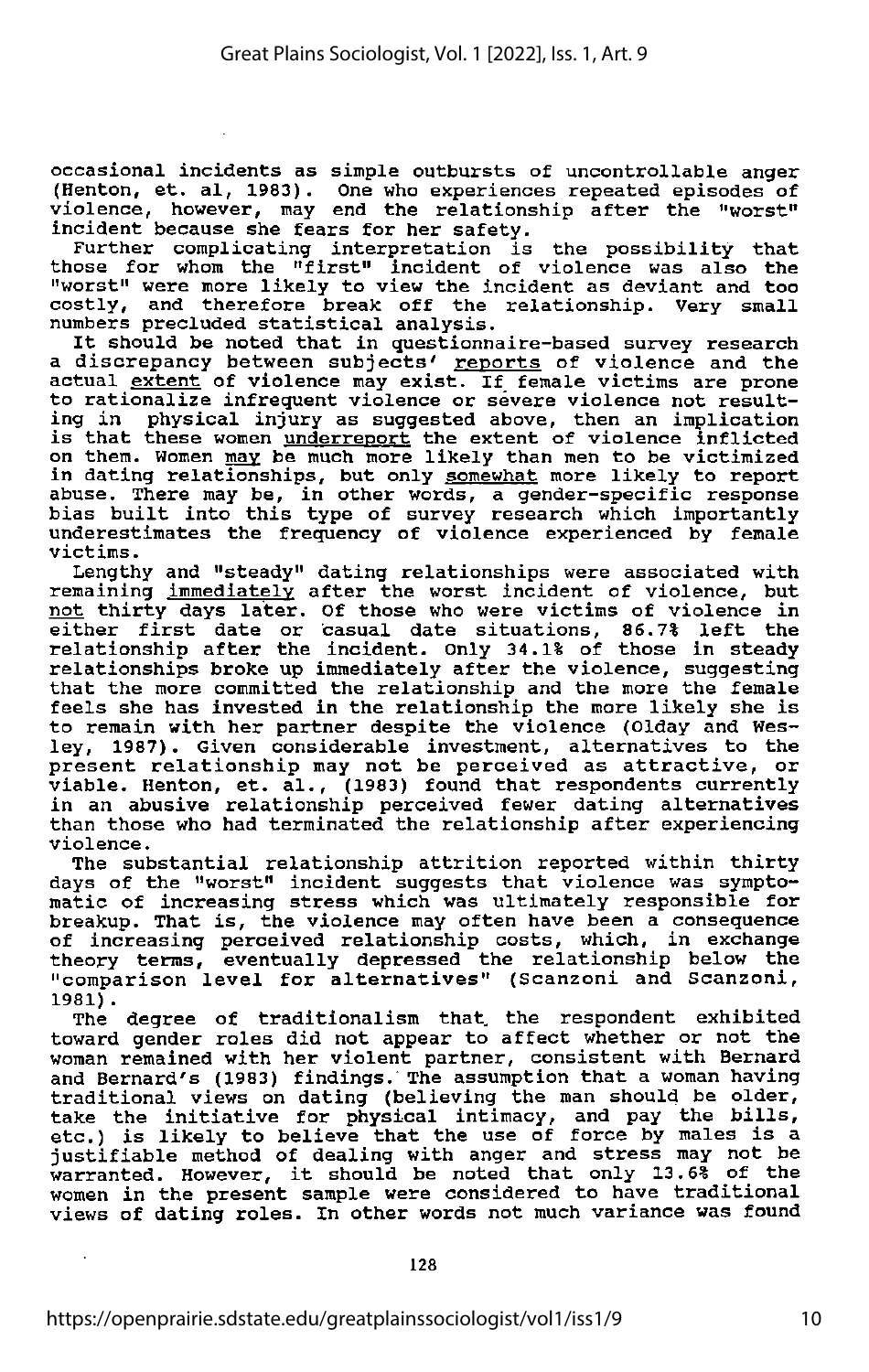in the dating attitudes scale, perhaps because of the homogeneity In the dating attitudes scale, perhaps because of the homogeneity<br>of the sample. This is another area in need of further research; as Bernard et. al. (1985) have suggested, perhaps abuse is more as sermard ee: ai. (1999) have suggested, perhaps abuse is more<br>likely when the <u>most</u> traditionally "masculine" men date the <u>least</u> traditionally "feminine" women due to gender role conflict and the threat to the male's perceived status.

The issue of the effect of violence BY females on relationship Include of the criter of violence of remails on relationship<br>stability could not be explored here, but should be investigated. Most marital and dating violence studies have found approximately equal involvement by the genders in perpetrating violence, but interpretations of violence differ by the gender of the victims; husbands, for example, have been more likely to see their wives' violence as ineffective and nonthreatening (Pagelow, 1984). If differential interpretations of violence are common in dating arricrement interpretations of violence are common in dating<br>relationships, is violence by female partners <u>less</u> likely to jeopardize stability than violence by males?

Another issue in need of research is the relationship between toleration of physical aggression in dating and toleration in marriage. Do violent behaviors which occur in dating relation ships "establish expectations and patterns of behavior which continue in later marriage" (Roscoe and Benaske, 1985:423) and thereby increase the likelihood of marital violence and the stability of at least some violent marriages?

NOTE

1. Verbal abuse in intimate relationships, whether or not accompanied by physical aggression or coercion, was not included in this analysis.

129

Published by Open PRAIRIE: Open Public Research Access Institutional Repository and Informat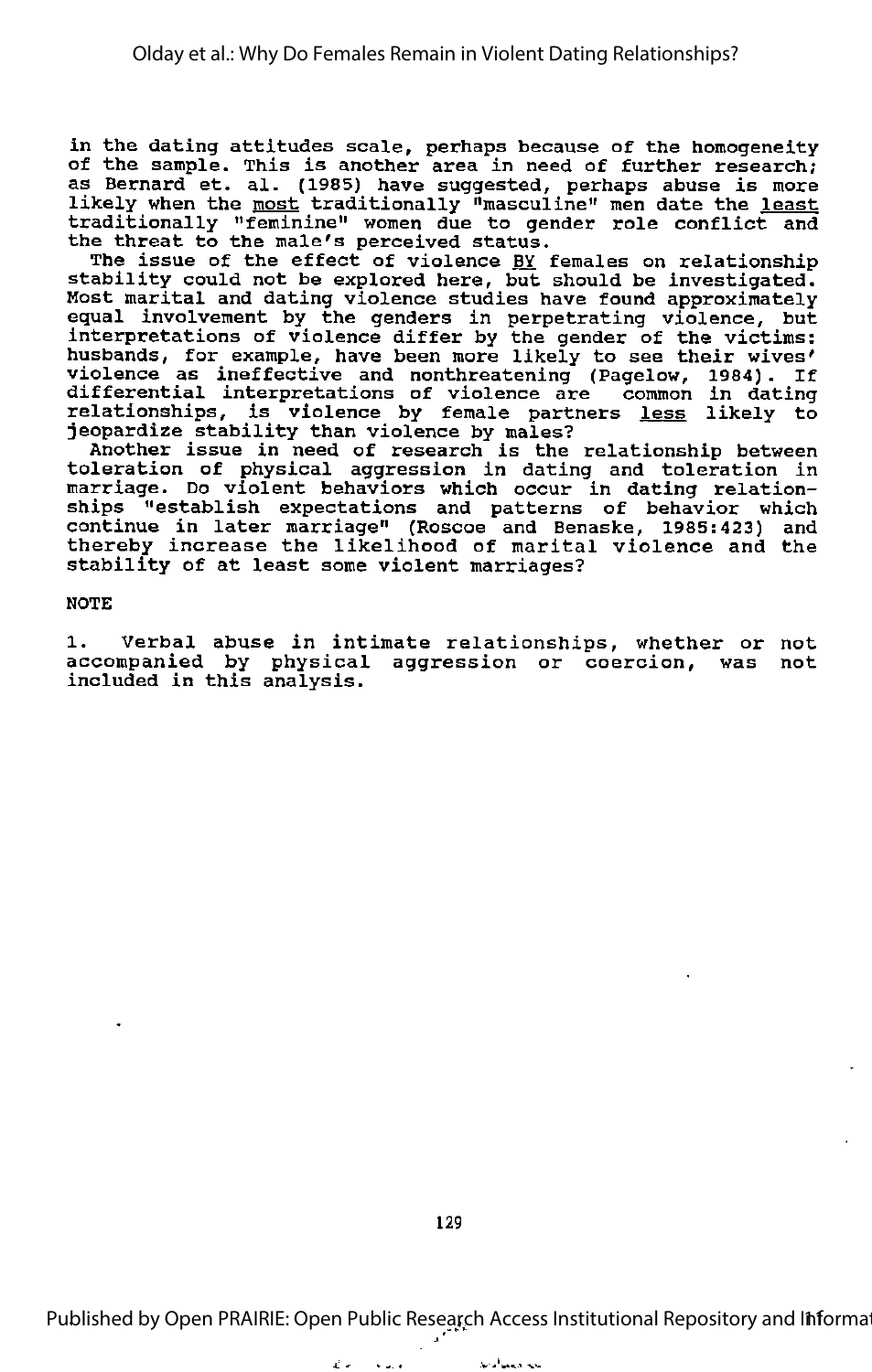#### REFERENCES

- Berger, R.J., P. Searles, R. Salem and B.A. Pierce<br>1986 "Sexual Assault in a College Community", Sociological<br>Focus, 19: 1-26.
- Bernard, M.L., and J.L. Bernard<br>1983 "Violent Intimacy: The Family as a Model for Love Relationships." Family Relations, 32: 283-86.
- Bernard, S.L., J.L., Bernard and M.L. Bernard<br>1985 "Courtship Violence and Sextyping." Family Relations,<br>34: 573-76.
- Cate, R.M., J. Henton, J. Koval, S. Christopher, and S. Lloyd<br>1982 "Premarital Abuse: A Social Psychological Perspec-<br>tive." <u>Journal of Family Issues</u>, 3: 79-90.
- Dobash, R.E. and R. Dobash 1979 Violence Against Wives. New York: The Free Press.
- Ferraro, K.J. and J.M. Johnson 1983 "How Women Experience Battering: The Process of Vic timization." Social Problems, 30: 325-39.
- Gelles, K.O.<br>1976 "Abused Wives: Why Do They Stay?". <u>Journal of Marriage</u> and the Family 33: 659-68.
- Goode, William<br>1971 "Force and Violence in the Family." Journal of Marriage and Family. 42: 873-885.
- J., R. Cate, J. Koval, S. Lloyd and S. Christopher ", o., it case, and Violence in Dating Relationships." Jour nal of Family Issues, 467-482.
- Lane, K.E. and P.A. Gwartney-Gibbs 1985 "Violence in the context of Dating and Sex." Journal of Family Issues, 6: 45-59.
- Laner, Mary R., and L. Thompson<br>1982 "Abuse and Aggression in Courting Couples." <u>Deviant</u> Behavior. 3: 229-44.
- Levinger, G.<br>1966 "Physical Abuse Among Applicants for Divorce: reprint-<br>ed from "Sources of Marital Satisfaction Among Applicants for Divorce". American Journal of Orthopsychiatry 36: 803-7.
- Makepeace, James M.<br>1981 "Courtship Violence Among College Students." <u>Family</u> Relations. 30: 97-102.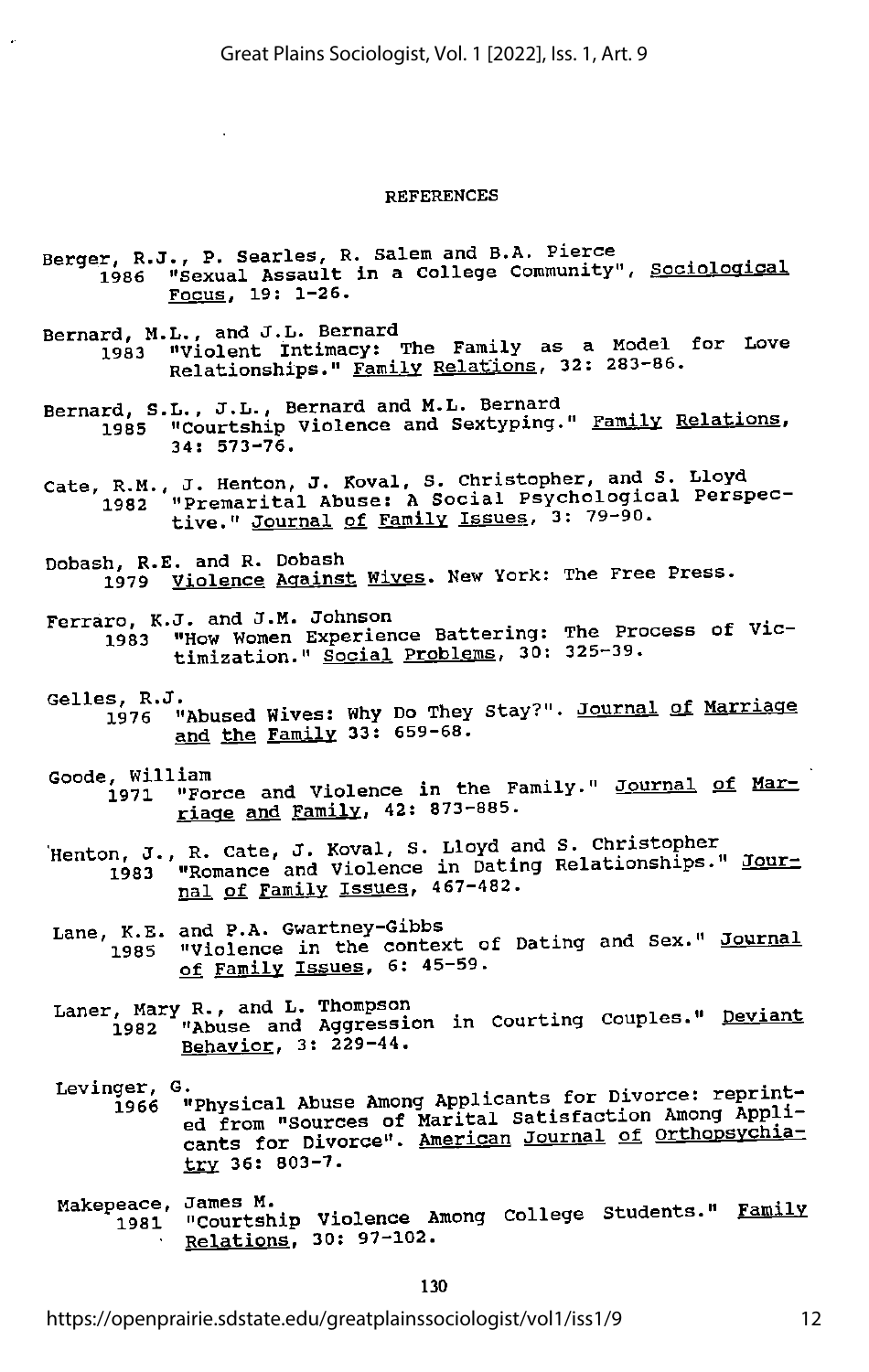- Makepeace, J.M.<br>1983 "Life Events Stress and Courtship Violence." <u>Family</u> Relations. 32; 101-1090.
- Makepeace, J.M.

 $\int$ 

- 1986 "Gender Differences in Courtship Violence Victimiza tion." Family Relations, 33: 383-88.
- Makepeace, J.M. 1987 "Social Factor and Victim-Offender Differences in Courtship Violence." Family Relations. 36; 87-91.
- O'Brien, E. 1971 "Violence in Divorce-Prone Families." Journal of Marriage and the Family, 33: 692-698.
- Olday, David and Beverly Wesley
	- 1984 "Premarital Courtship Violence: Family of Origin and Dating Experience Correlates." Paper presented at the Midwest Sociological Society Annual Meeting, Chicago, IL.
- Olday, D., B. Wesley, B. Keating, and D. Bowman "High School Age Dating Violence: A Preliminary Report." Unpublished.
- Olday, D. and B. Wesley
	- 1987 "Dating Violence: A Comparison of High School and College Subsamples." Paper presented at the Midwest Sociological Society Annual Meeting, Chicago, IL.
- Pagelow, Mildred 1984 Family Violence. New York: Praeger.
- Plass, Margaret and J. Gessner 1983 "Violence in Courtship Relations: A Southern Sample." Free Inquiry in Creative Sociology. 11: 198-202.
- Rouse, L. and R. Breen<br>1987 "Abuse in
	- "Abuse in Intimate Relationships. A Comparison of Married and Dating College Students." Paper presented at the Third National Conference for Family Violence Researchers, Durham, NH.

Roscoe, Bruce and N. Benaske

- 1985 "Courtship Violence Experienced by Abused Wives: Simi larities in Patterns of Abuse." Family Relations. 34: 419-24.
- Scanzoni, L. and J. Scanzoni 1981 Men. Women, and Change, 2nd edition. New York: McGraw-Hill.

131

Published by Open PRAIRIE: Open Public Research Access Institutional Repository and Informat